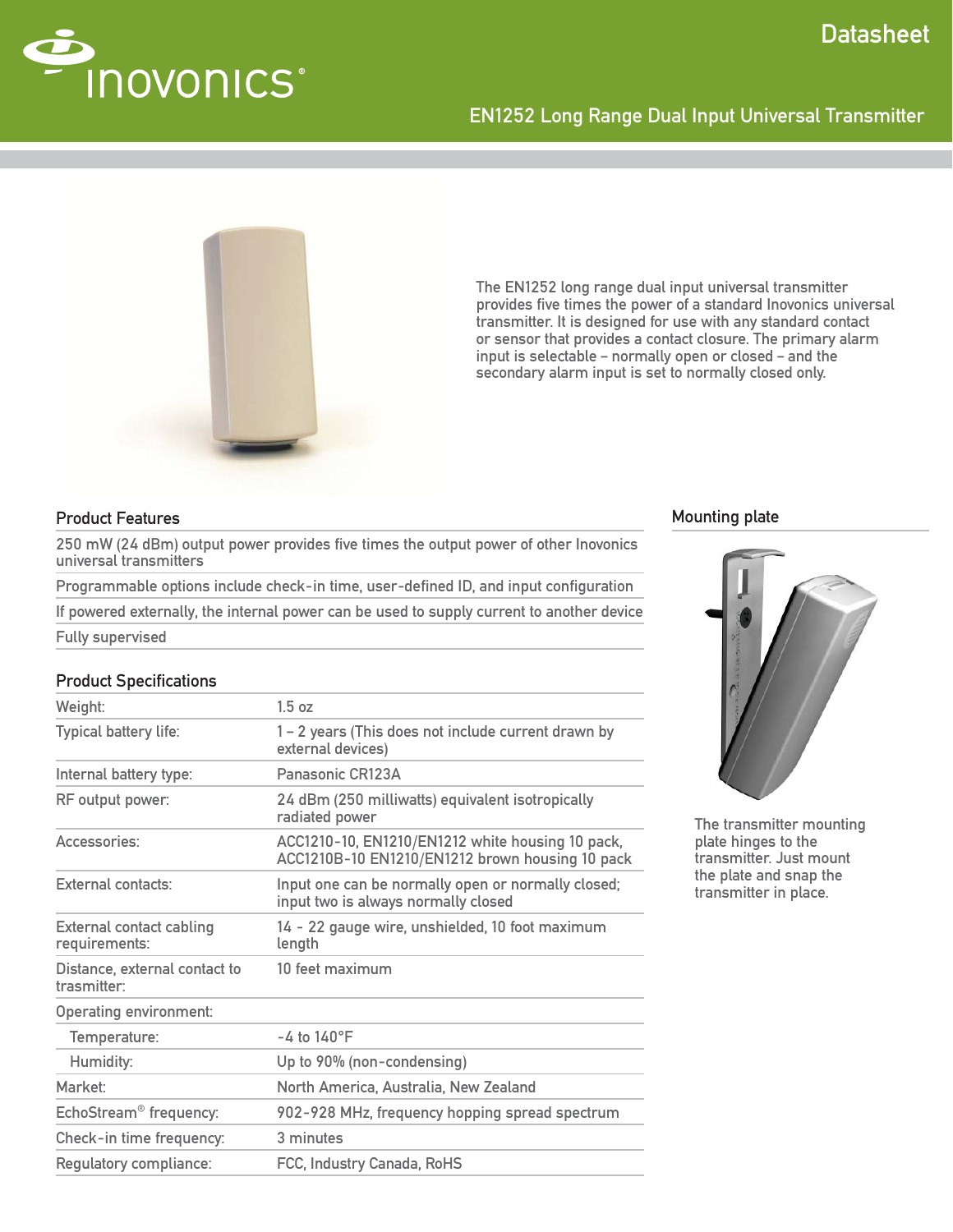# Inputs



# OEM connector pinout



## Dimensions





 $\overline{\text{Width: } 1.7" }$  $De<sub>pth</sub>:  $9''$$